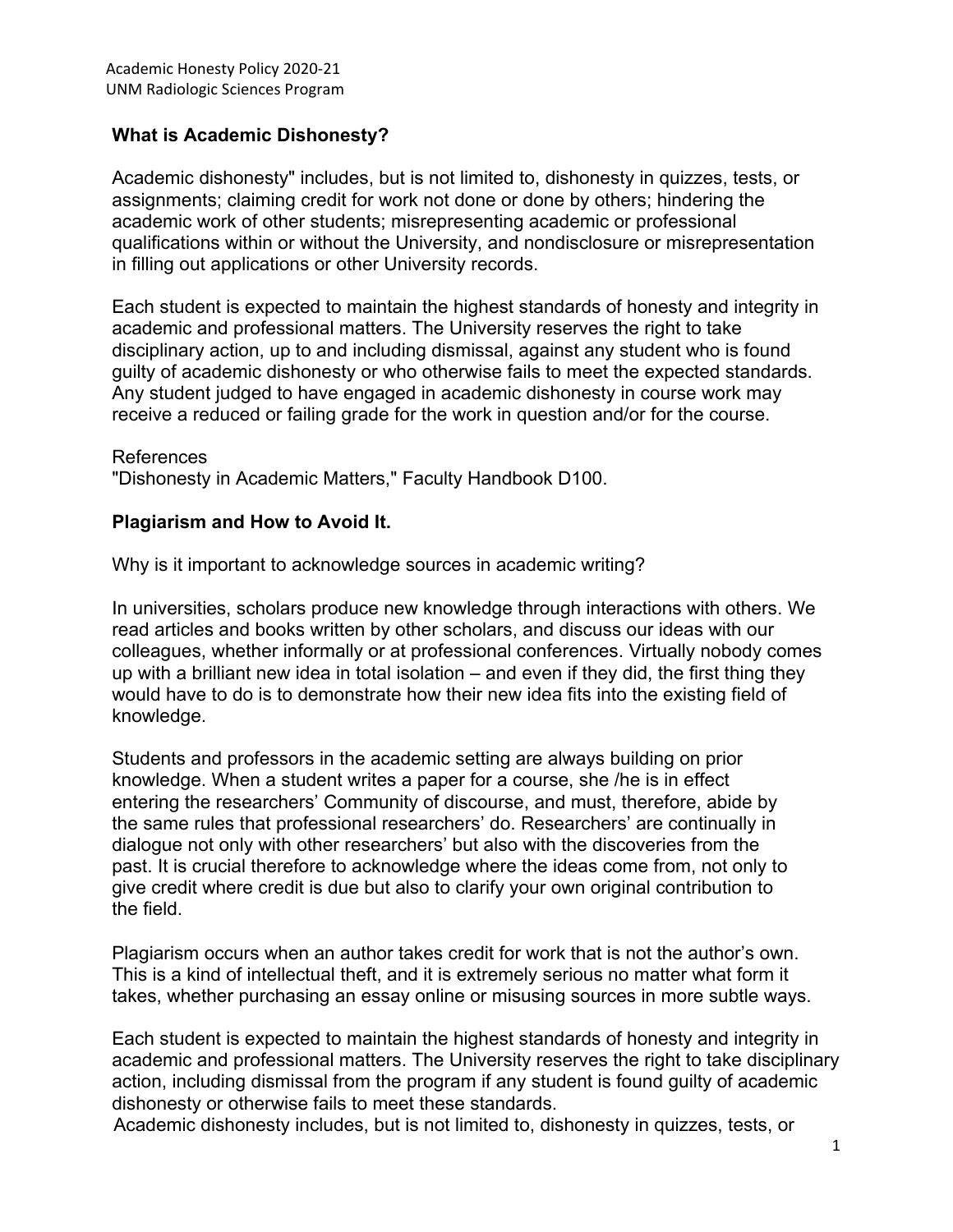assignments; claiming credit for work not done or done by others; and nondisclosure or misrepresentation in filling out applications or other university records.

The Radiologic Sciences program is dedicated to student success. The program will use a step process to address academic dishonesty. The program has the right to dismiss students if egregious dishonesty has occurred.

The steps to determine the infraction include:

- 1. First offense- the instructor will inform and write up a student of the infraction.
- 2. Second offense- the instructor will inform and write up a student. The student will be placed on probation.
- 3. Third offense- the student will be informed and written up. Probation and or dismissal from the program as determined by the director.

The UNM School of Medicine follows the UNM School of Medicine Handbook Plagiarism Policy. In cases of suspected academic dishonesty, the faculty member will meet with the student and allow the student to explain the situation. If the faculty member then judges that academic dishonesty has occurred, the faculty member may then choose to impose a sanction. Students will be offered resources and information that will provide feedback of plagiarized material.

For the complete policy, go to the University of New Mexico, School of Medicine student policies:

Website: [http://www.unm.edu/~unmvclib/handouts/somplagiarism.pdf](http://www.unm.edu/%7Eunmvclib/handouts/somplagiarism.pdf)

Typical sanctions may include:

--grade reduction or grade of 'F' on the assignment

--additional assignments or rewrite of the assignment

--grade reduction or grade of 'F' in the course

--forced withdrawal from the course

In addition, the faculty member may report the incident to the office of the Dean of Students for further disciplinary action at the university level.

1. Cases of academic dishonesty in graduate courses.

Academic dishonesty is significantly more serious at the graduate level than the undergraduate level, because it is a violation of the ethics of the professional field which the student aspires to join.

Ignorance of professional standards of scholarship is egregious at this level. Therefore, in addition to whatever sanctions the faculty member may choose to impose (as outlined in point 1, above) the faculty member must also report the case to the Committee on Promotions and Evaluation, and the chair of the student's Committee on Studies (if the student has been appointed one).

2. Student appeals.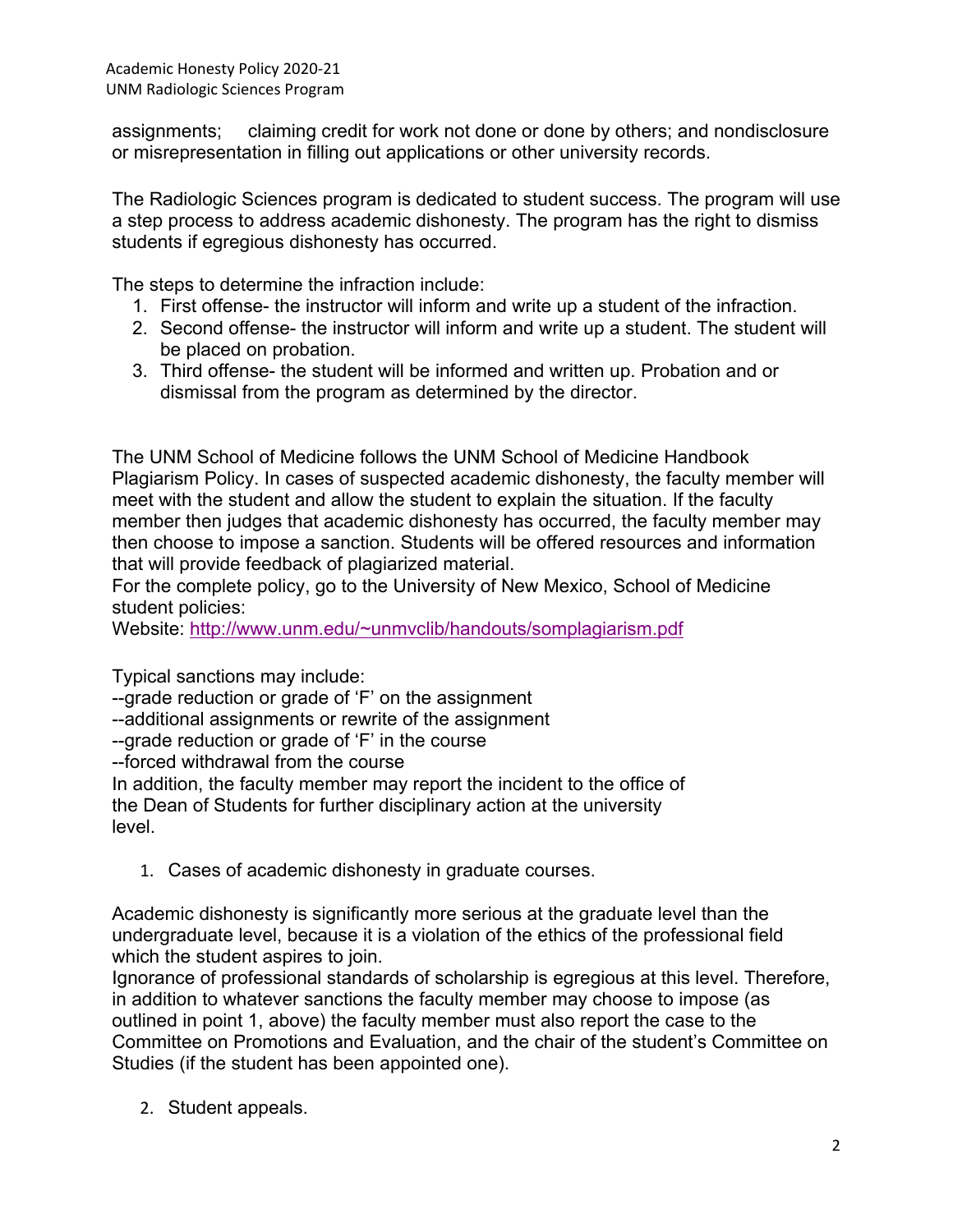If a student believes that she/he has received unfair treatment in an academic matter, she/he should follow the procedures outlined in the due process policy for this program. The link is listed directly below.

Please also review the Article 2 of the Pathfinder link for more information for students. This includes meeting with the instructor to discuss the matter, then if necessary, meeting with the department director. If the dispute cannot be resolved informally through these means, then the student may file a grievance with the Dean of the School of Medicine. For the complete policy, go to the Pathfinder at Website:<https://handbook.unm.edu/d100/>

### Student Grievance Procedure

Website:<https://pathfinder.unm.edu/student-grievance-procedure.html>

## UNM Policy on Academic Dishonesty

Website:<https://policy.unm.edu/regents-policies/section-4/4-8.html>

Each student is expected to maintain the highest standards of honesty and integrity in academic and professional matters. The University reserves the right to take disciplinary action, up to and including dismissal, against any student who is found guilty of academic dishonesty or otherwise fails to meet the standards. Any student judged to have engaged in academic dishonesty in course work may receive a reduced or failing grade for the work in question and/or for the course.

# **Forms of Academic Dishonesty**

Students should ask their professors for clarification of these terms if they have any questions or confusion.

3. Plagiarism.

You commit plagiarism if you fail to acknowledge the sources of any ideas or information in your paper which are not common knowledge or your own personal knowledge. In other words, plagiarism is claiming credit for ideas and information that are not your own.

This includes:

--copying word for word from sources without adequate documentation

--using phrases and ideas from sources without adequate documentation

--paraphrasing or summarizing a source without adequate documentation

--misrepresenting source material

--purchasing a pre-written paper

--letting someone else write a paper, or portions of a paper, for you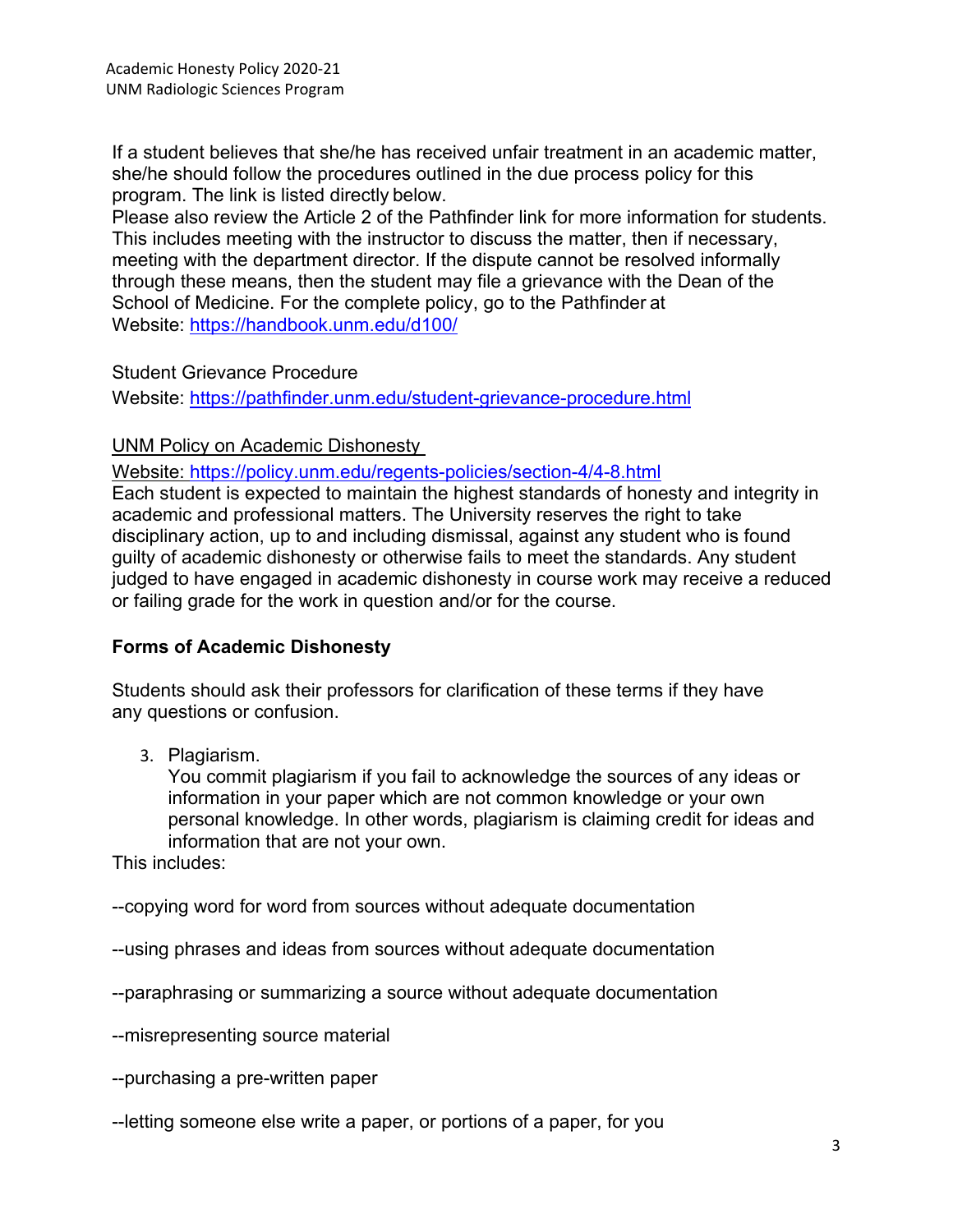--paying someone else to write a paper, or portions of a paper, for you

--using someone else's data to complete an assignment

4. Collusion.

You collude in academic dishonesty if you collaborate with another person in an unauthorized manner in academic assignments.

This includes:

--allowing someone else to write your papers

--allowing someone else to copy your work

- --writing a paper for another person
- --taking a test or exam in place of another person

--taking any action that could enable another student to violate the UNM Policy on

5. Fraud.

You commit fraud if you falsify or invent data or source material.

Multiple Submissions:

It is unethical to submit assignments (or parts of assignments) for credit in more than one class without the permission of the instructors.

### **Plagiarism and How to Avoid It**

Why is it important to acknowledge sources in academic writing?

Recap:

In universities, scholars produce new knowledge through interactions with others. We read articles and books written by other scholars, and discuss our ideas with our colleagues, whether informally or at professional conferences. Virtually nobody comes up with a brilliant new idea in total isolation – and even if they did, the first thing they would have to do is to demonstrate how their new idea fits into the existing field of knowledge.

Students and professors are always building on each other's knowledge. When a student writes a paper for a course, she/he is in effect entering the researchers' community of discourse, and must, therefore, abide by the same rules that professional researchers' do. Researchers' are continually in dialogue not only with other researchers' but also with the discoveries from the past. It is crucial therefore to acknowledge where the ideas in your papers come from, not only to give credit where credit is due but also to clarify where you make your own original contribution to the